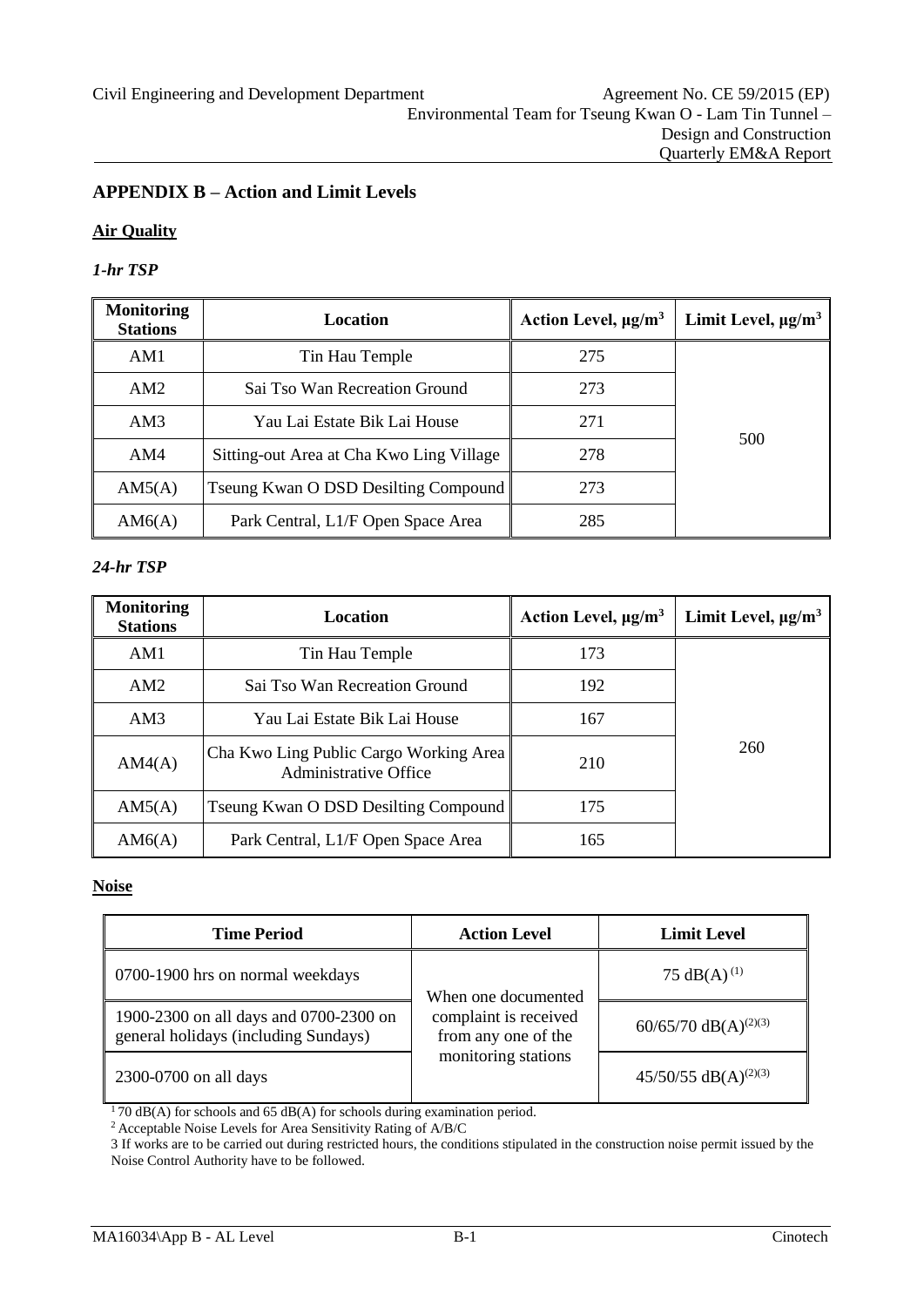## **Water Quality**

#### *Groundwater*

| <b>Parameters</b>               | <b>Action</b>            | Limit                    |
|---------------------------------|--------------------------|--------------------------|
| DO in mg $L^{-1}$               | 7.6                      | 7.6                      |
| pH                              | $6.0 - 8.9$              | $6.0 - 9.0$              |
| $BOD5$ in mg $L-1$              | 2.0                      | 2.0                      |
|                                 | Stream 1 and Stream 2: 9 | Stream 1 and Stream 2: 9 |
| TOC in $mg L^{-1}$              | Stream 3:6               | Stream 3:6               |
| Total Nitrogen in mg $L^{-1}$   | 2.0                      | 2.1                      |
| Ammonia-N in mg L <sup>-1</sup> | 0.15                     | 0.20                     |
| Total Phosphate in mg $L^{-1}$  | 0.05                     | 0.05                     |
| $SS$ in mg $L^{-1}$             | 7.6                      | 12.1                     |
| Turbidity in NTU                | 2.1                      | 2.3                      |

Notes:

1. For DO, non-compliance of the water quality limits occurs when monitoring result is lower than the limits.

2. For turbidity, SS, 5-day biochemical oxygen demand (BOD5), Total organic carbon (TOC), Total Nitrogen, Ammonia-N and Total Phosphate, non-compliance of the water quality limits occurs when monitoring result is higher than the limits.

3. All the figures given in the table are used for reference only and the EPD may amend the figures whenever it is considered as necessary.

## *Groundwater Level Monitoring*

| Drill Hole No.     | 38568-LDH1 | TKO-LBH907 |
|--------------------|------------|------------|
| Action Level (mPD) | $+74.65$   | $+17.59$   |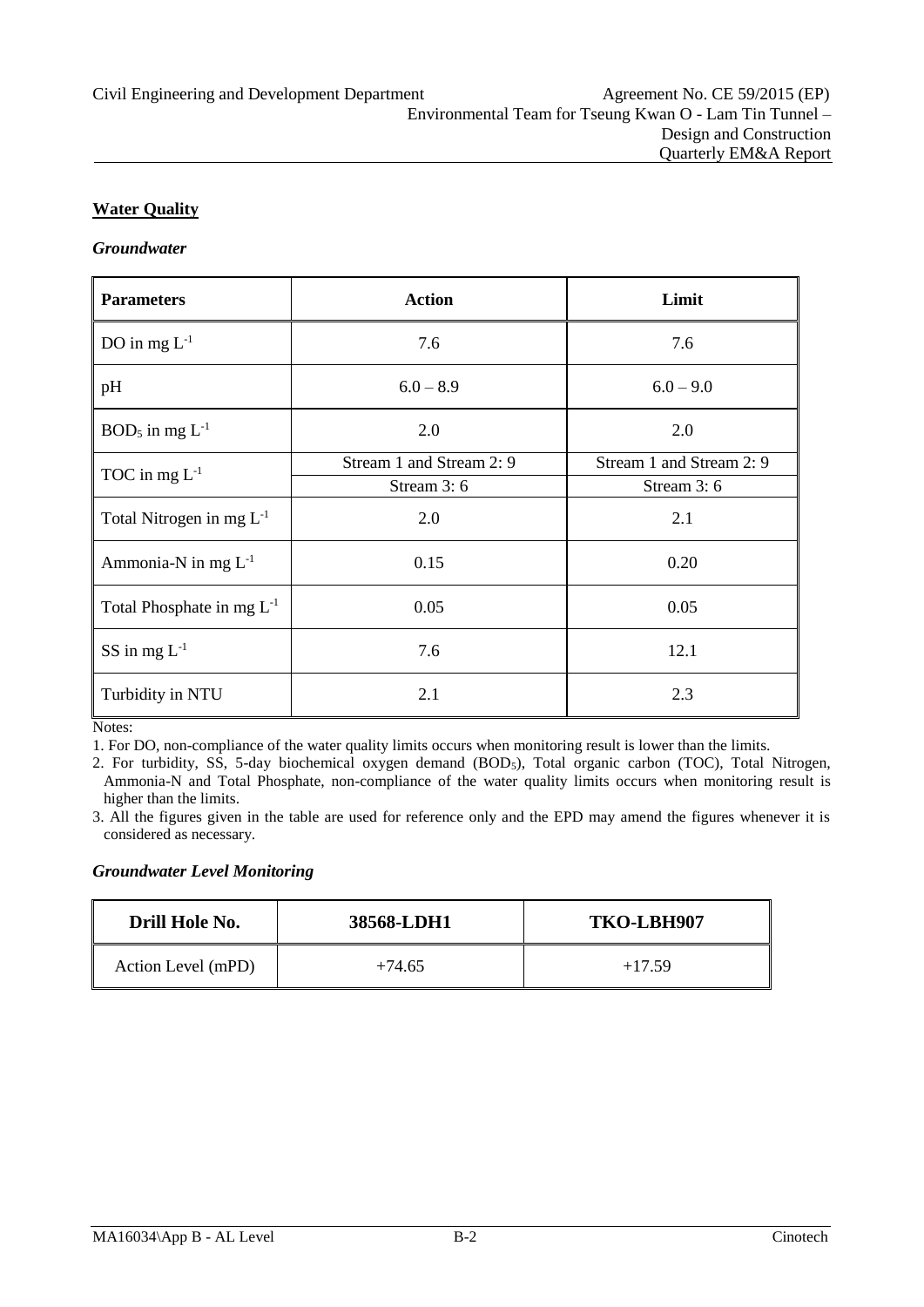#### *Marine Water Quality*

| <b>Parameter</b><br>(unit)                       | <b>Depth</b>                 | <b>Action Level</b>                                                                                       | <b>Limit Level</b>                                                                                    |
|--------------------------------------------------|------------------------------|-----------------------------------------------------------------------------------------------------------|-------------------------------------------------------------------------------------------------------|
|                                                  | <b>Stations G1-G4, M1-M5</b> |                                                                                                           |                                                                                                       |
|                                                  | Depth Average                | $4.9$ mg/L                                                                                                | $4.6$ mg/L                                                                                            |
| DO in mg/L<br>(See Note $1$ and $4$ )            | <b>Bottom</b>                | $4.2$ mg/L                                                                                                | $3.6$ mg/L                                                                                            |
|                                                  | <b>Station M6</b>            |                                                                                                           |                                                                                                       |
|                                                  | <b>Intake Level</b>          | $5.0$ mg/L                                                                                                | $4.7$ mg/L                                                                                            |
|                                                  | <b>Stations G1-G4, M1-M5</b> |                                                                                                           |                                                                                                       |
| Turbidity in<br><b>NTU</b><br>(See Note 2 and 4) | <b>Bottom</b>                | <b>19.3 NTU</b><br>or 120% of upstream control<br>station's Turbidity at the same<br>tide of the same day | 22.2 NTU<br>or 130% of upstream control<br>station's Turbidity at the same tide<br>of the same day    |
|                                                  | <b>Station M6</b>            |                                                                                                           |                                                                                                       |
|                                                  | <b>Intake Level</b>          | <u><b>19.0 NTU</b></u>                                                                                    | <u> 19.4 NTU</u>                                                                                      |
| <b>Stations G1-G4</b>                            |                              |                                                                                                           |                                                                                                       |
|                                                  | Surface                      | $6.0$ mg/L<br>or 120% of upstream control<br>station's SS at the same tide of<br>the same day             | 6.9mg/L<br>or 130% of upstream control<br>station's SS at the same tide of the<br>same day            |
|                                                  | <b>Stations M1-M5</b>        |                                                                                                           |                                                                                                       |
| $SS$ in mg/L<br>(See Note 2 and 4)               | Surface                      | $6.2$ mg/L<br>or 120% of upstream control<br>station's SS at the same tide of<br>the same day             | 7.4 $mg/L$<br>or 130% of upstream control<br>station's SS at the same tide of the<br>same day         |
|                                                  | <b>Stations G1-G4, M1-M5</b> |                                                                                                           |                                                                                                       |
|                                                  | <b>Bottom</b>                | $6.9$ mg/L<br>or 120% of upstream control<br>station's SS at the same tide of<br>the same day             | $7.9 \text{ mg/L}$<br>or 130% of upstream control<br>station's SS at the same tide of the<br>same day |
|                                                  | <b>Station M6</b>            |                                                                                                           |                                                                                                       |
|                                                  | <b>Intake Level</b>          | $8.3$ mg/L                                                                                                | $8.6$ mg/L                                                                                            |

Notes:

1. For DO, non-compliance of the water quality limits occurs when monitoring result is lower than the limits.

2. For turbidity, SS, non-compliance of the water quality limits occurs when monitoring result is higher than the limits.

3. All the figures given in the table are used for reference only and EPD may amend the figures whenever it is considered as necessary.

4. Action and limit values are derived based on baseline water quality monitoring results to show the actual baseline water quality condition.